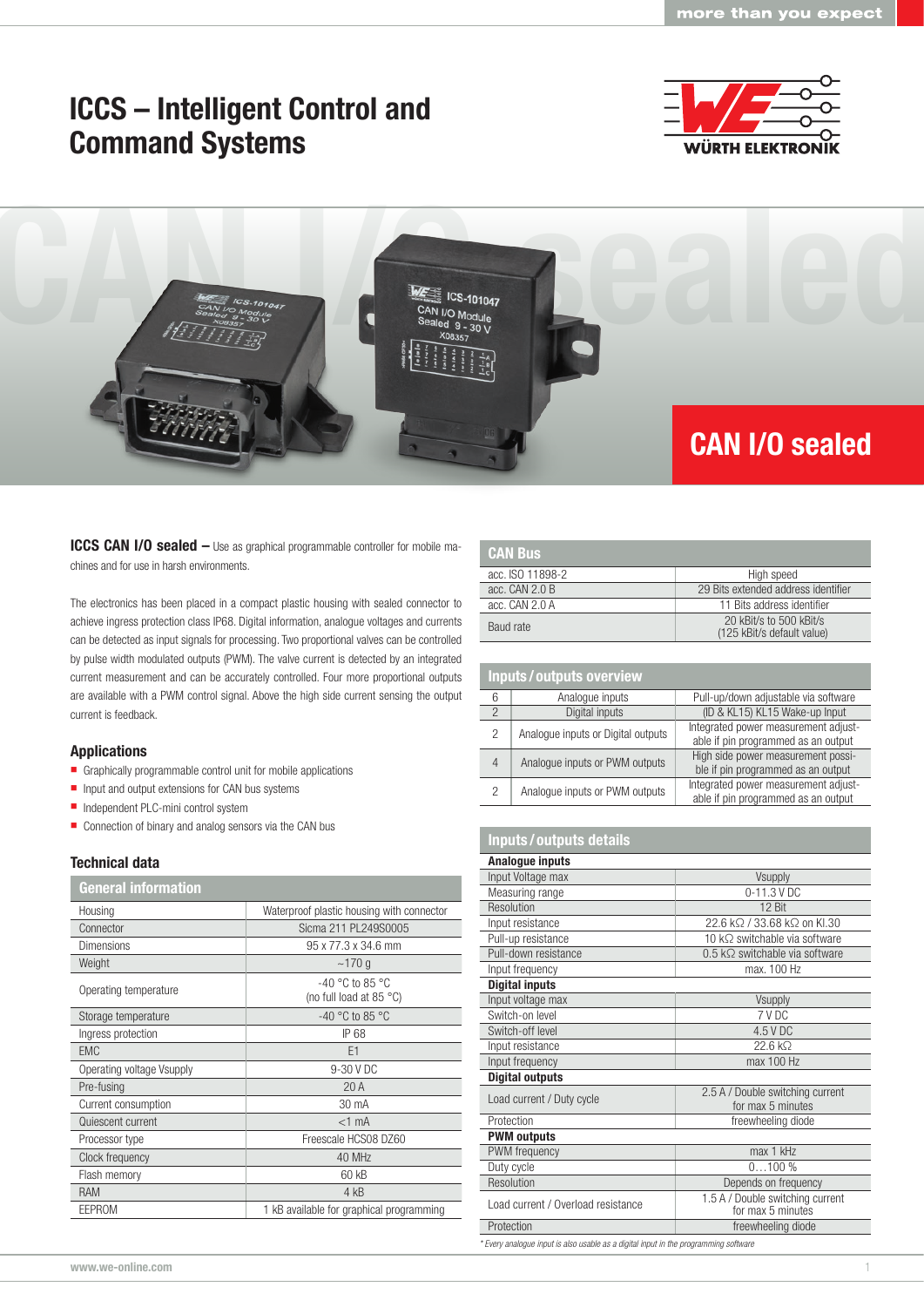

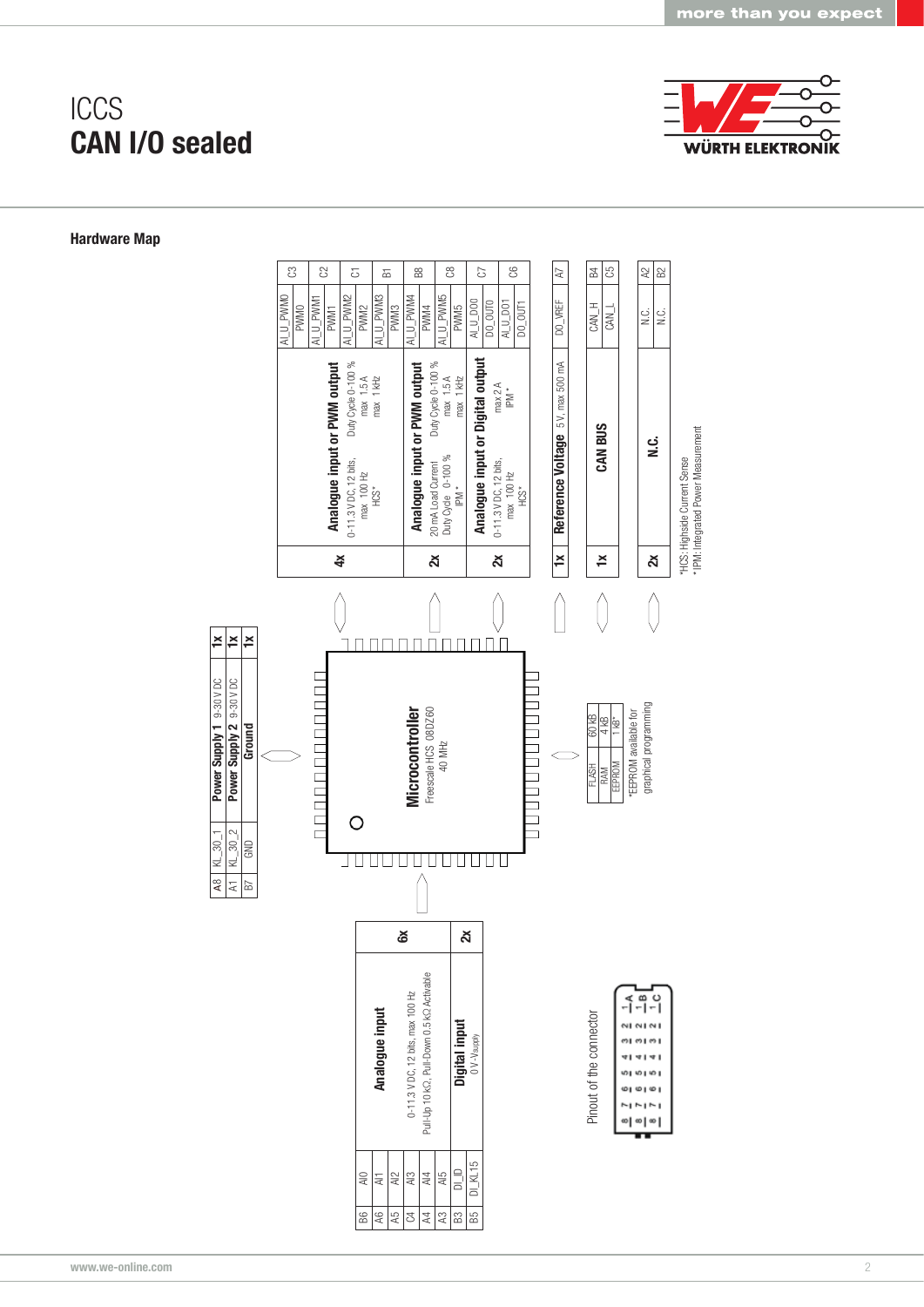**WÜRTH ELEKTRONIK** 

# **ICCS** CAN I/O sealed

### Pin assignment

|                | <b>Connector CAN I/O sealed</b> |                                                    |
|----------------|---------------------------------|----------------------------------------------------|
| <b>PIN</b>     | <b>Description</b>              | <b>Function</b>                                    |
| A <sub>1</sub> | KL30 2                          | Power Suply for B1, C1, C2, C3 /<br>Analogue input |
| A2             |                                 | N.C.                                               |
| A <sub>3</sub> | AI <sub>5</sub>                 | Analogue input 0-10 V DC                           |
| A4             | $A$ $A$                         | Analogue input 0-10 V DC                           |
| A <sub>5</sub> | AI2                             | Analogue input 0-10 V DC                           |
| A6             | AI1                             | Analogue input 0-10 V DC                           |
| A7             | VREF OUT                        | Vref output (optional)                             |
| A8             | KL30 1                          | Power Suply for B8, C6, C7, C8 /<br>Analogue input |
| B <sub>1</sub> | PWM <sub>3</sub>                | PWM output                                         |
|                | AI U PWM3                       | Analogue input 0-10 V DC                           |
| B <sub>2</sub> |                                 | N.C.                                               |
| B <sub>3</sub> | DI ID                           | Ident-Pin Digital input                            |
| <b>B4</b>      | CAN H                           | CAN Bus High                                       |
| <b>B5</b>      | KL <sub>15</sub>                | Digital input                                      |
| B <sub>6</sub> | AIO                             | Analogue input 0-10 V DC                           |
| B7             | <b>GND</b>                      | Ground KL 31                                       |
| B <sub>8</sub> | PWM4                            | PWM output                                         |
|                | AI U PWM4                       | Analogue input 0-10 V DC                           |

| <b>Connector CAN I/O sealed</b> |                    |                          |
|---------------------------------|--------------------|--------------------------|
| <b>PIN</b>                      | <b>Description</b> | <b>Function</b>          |
| C <sub>1</sub>                  | PWM <sub>2</sub>   | PWM output               |
|                                 | AI U PWM2          | Analogue input 0-10 V DC |
| C <sub>2</sub>                  | PWM1               | PWM output               |
|                                 | AI U PWM1          | Analogue input 0-10 V DC |
| C <sub>3</sub>                  | PWM <sub>0</sub>   | PWM output               |
|                                 | AI U PWMO          | Analogue input 0-10 V DC |
| C <sub>4</sub>                  | Al3                | Analogue input 0-10 V DC |
| C <sub>5</sub>                  | CAN L              | <b>CAN Bus Low</b>       |
| C <sub>6</sub>                  | DO OUT1            | Digital output           |
|                                 | AI U PWM7          | Analogue input 0-10 V DC |
| C <sub>0</sub>                  | DO OUTO            | Digital output           |
|                                 | AI U PWM6          | Analogue input 0-10 V DC |
| C <sub>8</sub>                  | PWM <sub>5</sub>   | PWM output               |
|                                 | AI U PWM5          | Analogue input 0-10 V DC |

38

38







Pinout of the connector



6.5 6.5

 $RXX$  $\circ$ 

R  $\circ$ 

 $\mathbf{\underline{\mathsf{N}}}$  $\circ$